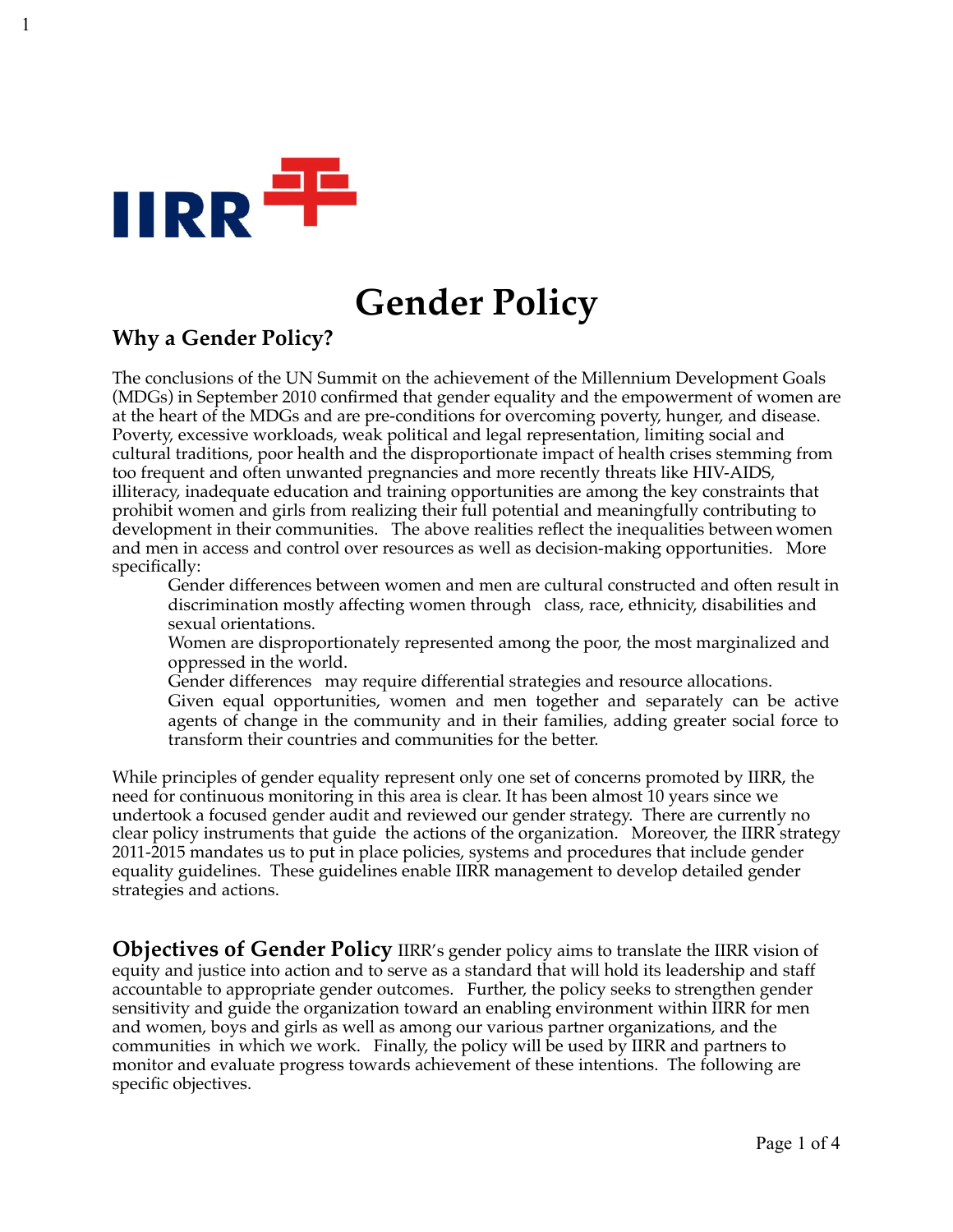- 1. To provide a framework and serve as reference document that will guide and hold senior managers and staff accountable to the gender equality commitment of the organization
- 2. To ensure the integration of gender equality and equity dimensions in all programs and projects and to accord equal benefits to men and women, boys and girls.
- 3. To illustrate good gender practice models for partners and other who utilize our services
- 4. To create a healthy and collegial working environment for men and women at IIRR work places which demonstrate the value of mutual respect and teamwork.

# **Our Commitment to Gender Equality**

IIRR policies and strategies are built around equality and fairness. These principles commit us to treat all human beings (women, girls, men, boys and other disadvantaged groups or individuals) equally, enabling them to realize their full rights and potentials.

Through this policy, IIRR commits to:

- 1. Promote gender equality as a universally accepted human right and adhere to various international instruments and UN charters which include are but not limited to: Universal Declaration of Human Rights, Beijing Platform of Action, Convention on Elimination of Discrimination Against Women (CEDAW) and Declaration on the Elimination of Violence Against Women (DEVAW).
- 2. Address structural (cultural or traditional) injustices that create barriers to the realization of women's and girls' rights and equality, which include gender based violence and other forms of exploitation
- 3. Ensure equal representation and contribution of men and women in all IIRR management structures (leadership teams, staff, and trustees), policy and decision processes.
- 4. Foster the integration of gender equality and equity in all programs and projects and ensure equal benefits to men/women and boys/girls. .
- 5. Develop strategies that empower women and girls as key partners in ending poverty, promoting peace and justice
- 6. Create programs that will actively engage the whole community, including men and boys, as allies in promoting gender equality.
- 7. Work with our partners (community members, donors, governments, civil society organization) to promote and support gender equality
- 8. Hold ourselves (trustees, management and staff) accountable to gender equality standards
- 9. Formulate and implement organizational policies, practices and systems that treat men and women, boys and girls as equals
- 10. Ascertain that all IIRR programs from inception, design, implementation, monitoring and evaluation use standard gender analysis frameworks and gender sensitive tools such as gander disaggregated data to achieve equal program benefit in access, control and decision making
- 11. Mainstream gender in all its programs and organizational structures
- 12. Strive continuously to become a dynamic and learning organization that places gender equality and women's empowerment at the heart of our work.

Through the above principles, IIRR's explicitly commits itself and its resources to support gender equality as an important pillar of its vision and comply with various international instruments.

#### **Policy Implementation**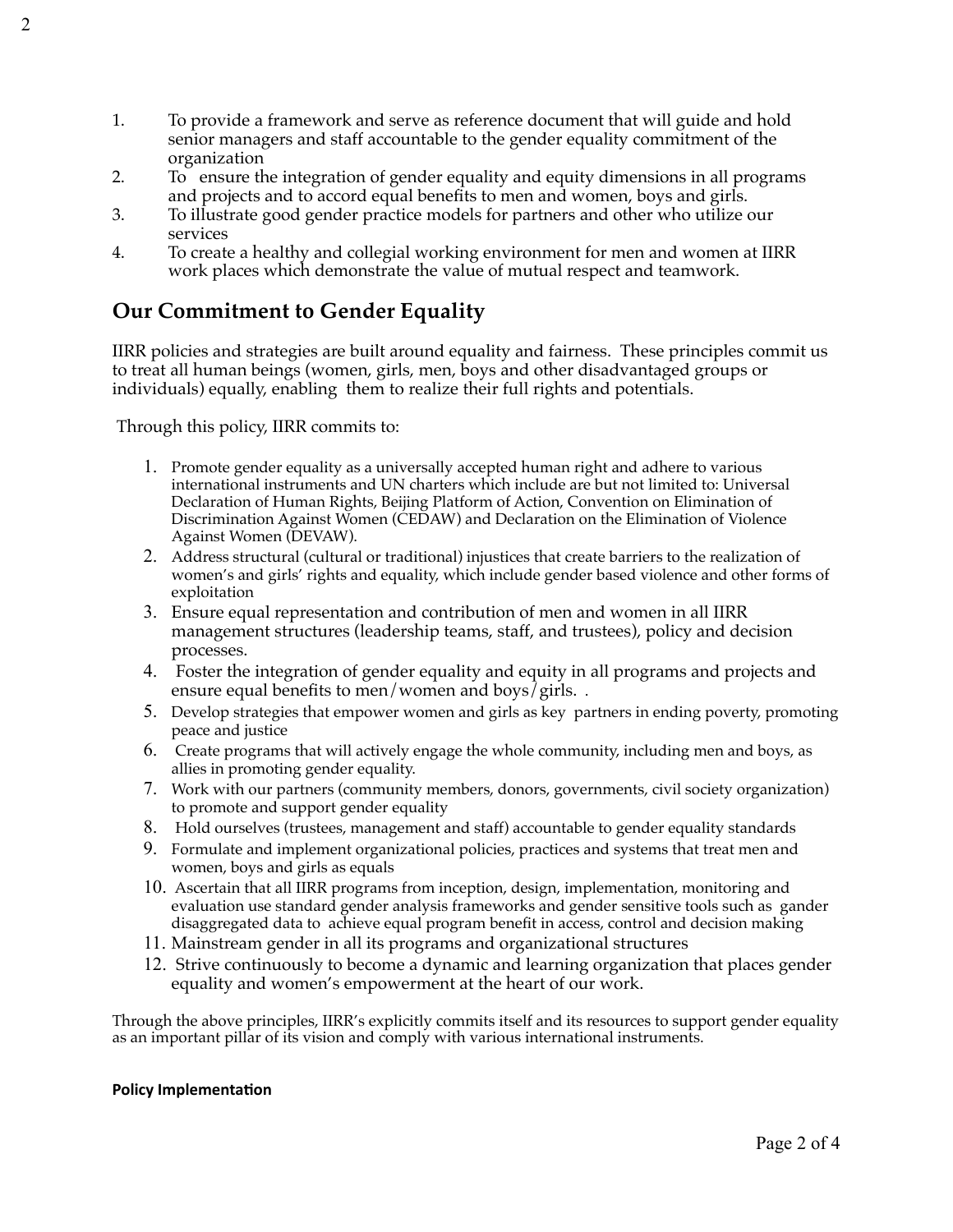IIRR will implement, monitor and evaluate this policy on a periodic base. Each IIRR region and country is expected to develop context specific and realistic implementation plans that reflect the spirit and the letter of this policy. Each regional and country leader will adhere to and report on the following.

#### **Communications**

- 1. Challenge language that normalizes discrimination and stereotypes.
- 2. Promote women and men as active agents for change and avoid using negative stereotyped images that discriminate against either men or women or boys and girls
- 3. Reflect a balanced views of men and women, boys and girls in our publications and other printed materials
- 4. Refrain from using images (photos, drawings, pictures) that lower the dignity of women or men

#### **Organizational Policy and practice**

- 1. We will ensure coherence between and among all our human resources policies disability, diversity, gender, equal opportunities, health and safety, and grievance.
- 2. Our human resources policies will adhere to gender equality norms, with our leadership ensuring and reporting on equitable representation and balanced diversity in all functions of the organization board, staff and management
- 3. Each country and regional team will ensure that appropriate gender competencies are built into job descriptions across program units
- 4. The president and senior staff will demonstrate and report on gender commitment through recruitment, selection, and promotion processes at the trustees, senior management and staff levels.

5. Ensure that men and women staff has equal access to organizational resources for development and personal growth.

6. Human Resource manuals and other policies will spell out the gender equality commitment and will be part of staff orientation and performance appraisal.

#### **At Workplace**

1. Set up work places that are safe for women employees, that is free from sexual harassment,

and put in place mechanisms to address any form of harassment and violence.

2. Wherever possible, establish flexible working hours and allow working from home for parents caring for babies

3. Provide security for men and women at the work place -- in the office or the field.

4. Ensure all new staff undergo orientation on the gender policy and expected behavior at the work place.

5. Have a gender focal person in each country and regional office as applicable

## **Program**

1. Collect gender disaggregated data for all programs and project and use the information for planning, design, implementation, monitoring and reporting on equal benefits analysis by men and women including decision making